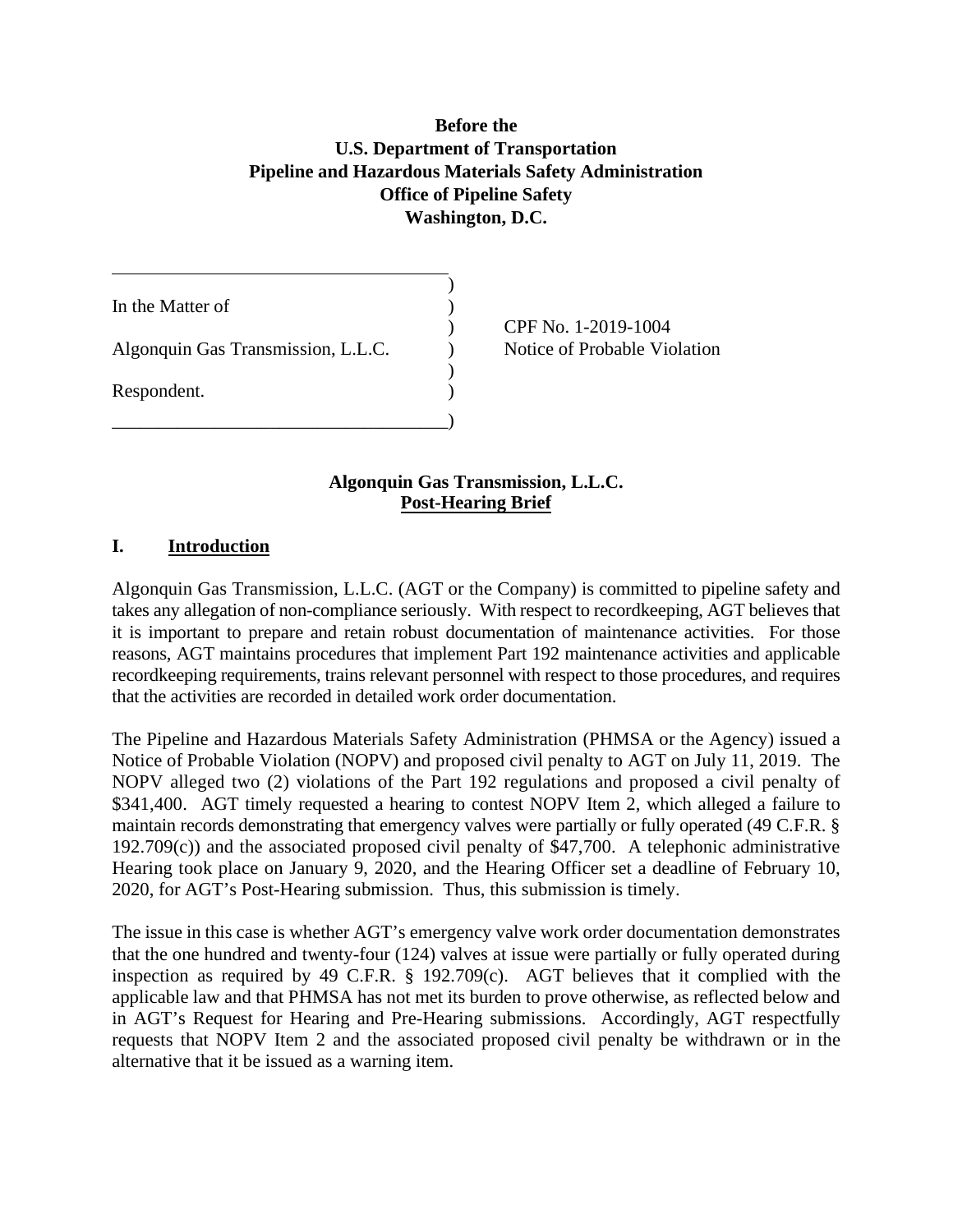## **Background**

# **II. Background A. AGT Recordkeeping and Valve Inspection Work Order Documentation**

 AGT maintains detailed standard operating procedures (SOPs) for its operation and maintenance (O&M) activities, including express recordkeeping requirements. AGT trains its personnel on those procedures. As set forth in the SOPs and training, qualified technicians in the field complete the required tasks and fill out the comprehensive work order details, which are then stored in a work management database. Specific to emergency valve inspections, AGT technicians use a mobile handheld device in the field to contemporaneously document the completion of valve inspection and operation, which includes over ten (10) detailed tasks, three (3) of which relate expressly to valve operation.

 The technician completes multiple entries in the work order including, but not limited to: (1) the name of the qualified technician responsible for the valve operation; (2) a "finish date" (for completion of all tasks, including valve operation); (3) the "status" of the work performed (whether the tasks, including valve operation, have been completed and the work order has been closed); (4) a summary of the duration required for the work performed to inspect and operate the valve ("time reported"); and (5) a "Yes/No" entry whether follow-up work is required. Comments regarding necessary follow-up or other details are entered in a separate work tab field, and additional documentation can be attached.

 The work order serves as AGT's "document of record" for valve inspection and operation. Although not required by the regulations or AGT procedures, a redundant "Yes/No" entry is typically included in one (1) of the three (3) valve operation tasks. In 2016, AGT made system modifications to its document management system that inadvertently resulted in work orders that were generated without the duplicative "Yes/No" entry associated with one (1) of the three (30 valve operation tasks. This impacted one hundred and twenty-four (124) valve work orders in New Jersey over a three (3) month period (*i.e.,* valves with inspection due dates that fell between June and did not, however, alter the required tasks to be completed or alter the record of their completion in the work orders. $<sup>1</sup>$ </sup> August 2016) until AGT discovered the issue and reinstated the redundant entry. The modification

# **B. PHMSA Inspection and AGT Emergency Valve Operation Records at Issue**

During PHMSA's inspection of the AGT's South Plainfield, New Jersey operating area in 2018,<sup>2</sup> PHMSA reviewed a valve inspection audit report that summarized inspection and maintenance

<sup>&</sup>lt;sup>1</sup> As noted in the Company's written response to the NOPV dated August 30, 2019, AGT acknowledges that the redundant "Yes/No" column was not contained on the work order form for the several month period. In acknowledging that fact, AGT has not acknowledged and does not acknowledge that no record was maintained of the operation of the valves during inspections for that three (3) month period.

<sup>&</sup>lt;sup>2</sup> This inspection was part of a larger inspection of the AGT system that also covered a large portion of the Texas Eastern system. The inspection spanned numerous states and PHMSA regions, and the inspection team included eleven (11) inspectors from the PHMSA Southwest Region, the Eastern Region, interstate agent New York Department of Public Service, interstate agent Ohio Public Utilities Commission, and interstate agent Connecticut Public Utilities Regulatory Authority.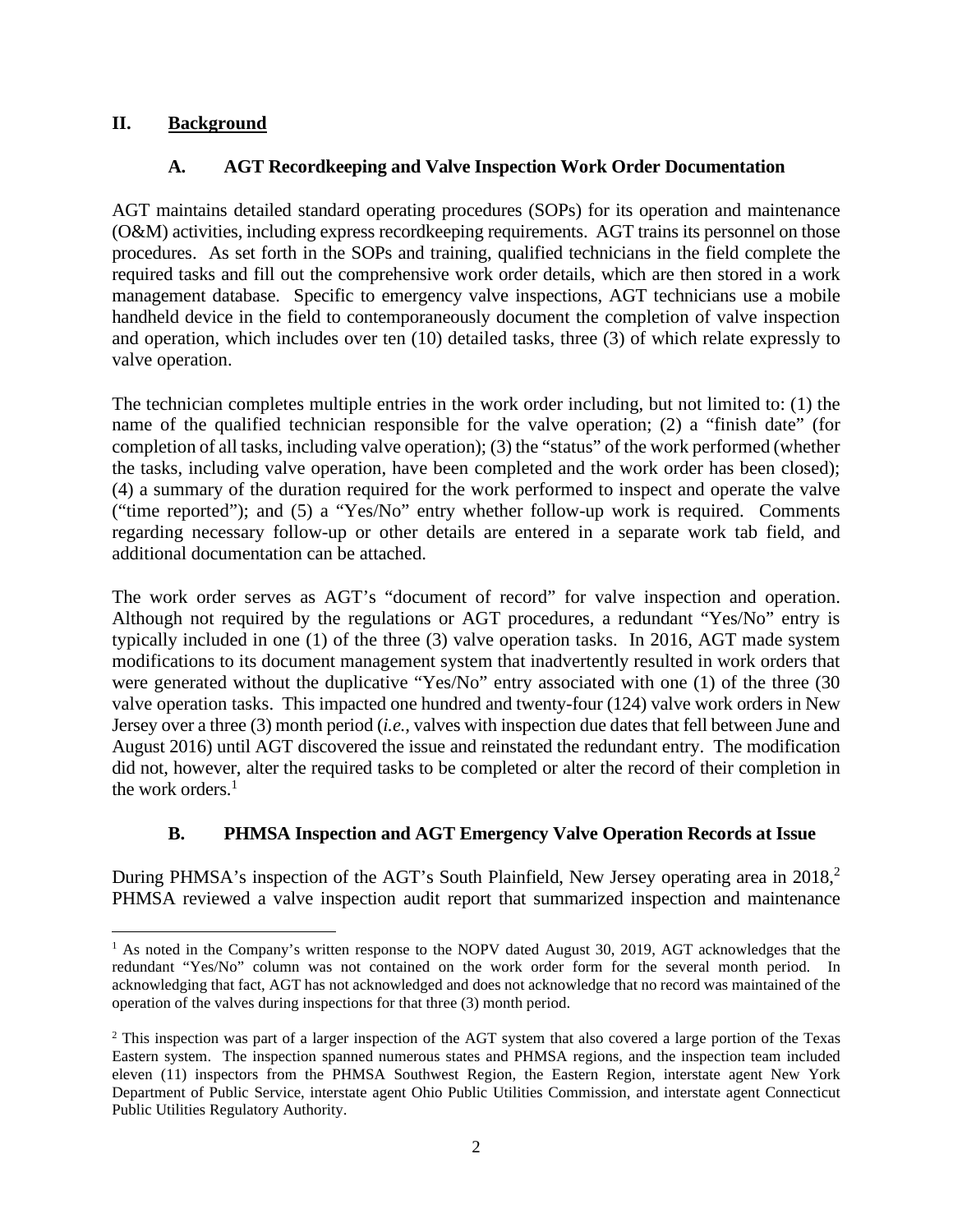information from emergency valve maintenance work orders for 2014 to 2016. *PHMSA PSVR Exhibits A-12 and A-13*. The audit report is not the Company's "document of record" of emergency convenience of PHMSA or state inspector(s). valve inspections but it is a report prepared by AGT to summarize the relevant maintenance for the

 The audit report provided initially to the PHMSA inspector listed, among other information, the "finish date" for the work and the redundant "Yes/No" column under "Valve Part Full Operated." For certain valve inspections on the audit report that occurred during the three (3) month period, a finish date confirmed completion of valve operation although the duplicative "Valve Part Full Operated" column was blank. During the inspection, AGT identified certain updates to the audit report through review of the underlying work order documentation with respect to the "Valve Part Full Operated" column entries.<sup>3</sup> Post-Hearing Exhibit 1, Valve Inspection Audit Report (2018). Specifically, AGT verified the work order documentation and made relevant handwritten notations to the audit report for the purpose of communicating updates to the PHMSA inspector. *Id.* AGT maintains a copy of the manually updated audit report and believes that this information was shared with the inspector consistent with how the Company approaches inspections and follow-up.<sup>4</sup> In addition, certain work orders were provided to PHMSA during the inspection to illustrate the and operation. detailed information that is reviewed and entered by AGT technicians to confirm valve inspection

and operation.<br>As part of its Pre-Hearing submission, AGT submitted over 300 work orders that document the valve inspections at issue in the NOPV allegations. *Pre-Hearing Exhibit 5, Work Orders Relative to NOPV Item 2*. Further, AGT included an Excel spreadsheet summarizing all of the underlying work order documentation which confirms that the duplicative "Yes/No" entry for one (1) of the three (3) valve operation tasks did not appear for one hundred and twenty-four (124) valves with inspection due dates between June 11, 2016 and August 26, 2016. *Id*. AGT's comprehensive work order documentation clearly reflects – regardless of the inclusion or omission of the redundant "Yes/No" column – that for those one hundred and twenty-four (124) valves, valve operation was performed, the inspection and operation of the valve was completed, and the results of the valve operation, among other information.

# **III. AGT Complied with 49 C.F.R. § 192.709(c)**

 The issue in this case is whether AGT's emergency valve work order documentation demonstrates that the one hundred and twenty-four (124) valves at issue were partially or fully operated during inspection as required by 49 C.F.R. § 192.709(c). PHMSA does not allege that an emergency valve inspection was missed or that a valve was not operated. Further, there is no allegation that there was a missing work order record or that a work order was filled out incorrectly. There is also no allegation that AGT maintained deficient recordkeeping procedures.

<sup>&</sup>lt;sup>3</sup> During the inspection, AGT determined that the 2016 changes to its work management system also caused the "Yes/No" entry that was contained in the work order details for some valves not to appear in the audit report.

<sup>&</sup>lt;sup>4</sup> As set forth in Post Hearing Exhibit 1, AGT communicated updates regarding the number of valves where the redundant "Yes/No" entry associated with 1 of the 3 valve operation tasks did not appear in work orders. In making these handwritten updates, some "Yes/No" notations for certain valves were overlooked. As explained below, AGT has since confirmed that the duplicative "Yes/No" entry for the relevant valve operation task did not appear for 124 valves with inspection due dates between June 11, 2016 and August 26, 2016.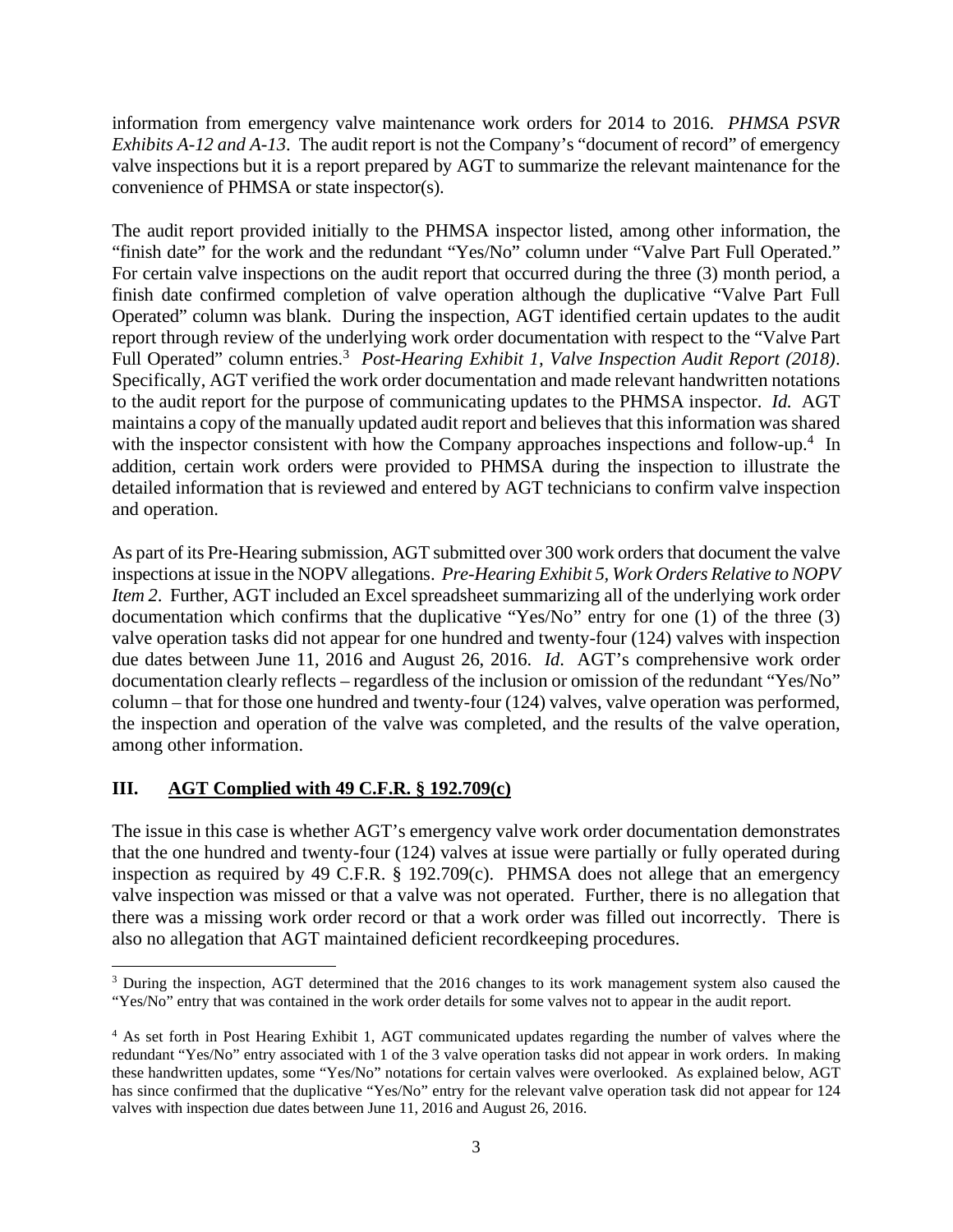The comprehensive work order documentation makes clear that (1) valve operation was completed; (2) the results of the valve operation; and (3) that the inspections were closed. The fact that a redundant column was left blank in some instances in a summary audit report and a duplicative "Yes/No" entry did not appear for technicians filling out certain work orders for a brief three (3) month period is without significance. Regardless of that duplicative entry, the comprehensive work orders document that the valves at issue were partially or fully operated during inspection. The law requires nothing more.

# **A. Section 192.709(c) Requires Only that "Records" Be Retained**

192.709(c) simply requires that "*a record of each ... inspection ... required by subparts L and M*... *be retained* ...." There is no regulation which dictates *how* an operator must document emergency valve operation. PHMSA's performance-based rules allow an operator discretion with respect to implementing minimum federal standards through its O&M (which AGT refers to as Section 192.745(a) requires that every emergency valve "*be inspected and partially operated*" within a specified timeframe. With respect to recordkeeping, PHMSA regulation 49 C.F.R. § SOPs), including recordkeeping.

# **B. No PHMSA Enforcement or Guidance Suggests that More is Required**

 There is no prior enforcement or guidance which dictates the form or notation required to record valve operation under 49 C.F.R. §§ 192.745(a) and 192.709(c). Prior PHMSA enforcement precedent confirms that operators demonstrate compliance with 49 C.F.R. § 192.709(c) through records that establish completion of the test performed and results of the test. This enforcement does not suggest, however, that an extra step such as a check box, drop down menu, or other feature is required to demonstrate emergency valve operation during inspection *if* the documentation makes clear that valve operation is performed. The PHMSA Final Orders do not so much as reference such work order features.

reference such work order features.<br>The method by which one operator chooses to implement performance-based regulations does not have any bearing on the minimum legal requirements. Further, most maintenance work involves different regulatory requirements and tasks, which vary in terms of the time and criteria involved. different regulatory requirements and tasks, which vary in terms of the time and criteria involved. Full or partial operation of an emergency valve does not require calibration of equipment, measurements, or readings. The test is simply whether the valve is operable. In addition, depending on the size of the pipeline, execution of full or partial operation of an emergency valve can be performed quickly.

 That said, a review of prior enforcement is instructive in that it confirms that AGT's records are as or more robust than those records that are deemed by PHMSA to be sufficient. *Compare Pre-Hearing Brief Exhibit* 2 *with Post-Hearing Briefs Exhibits 2-4*.

#### **1. PHMSA's Findings of Violation for Insufficient Records**

 PHMSA's findings of violation for insufficient work order records support that AGT's records are comprehensive and sufficient. In a 2010 Final Order, PHMSA found that an operator violated 49 C.F.R. § 192.709(c) for records that "did not reflect whether emergency valves were actually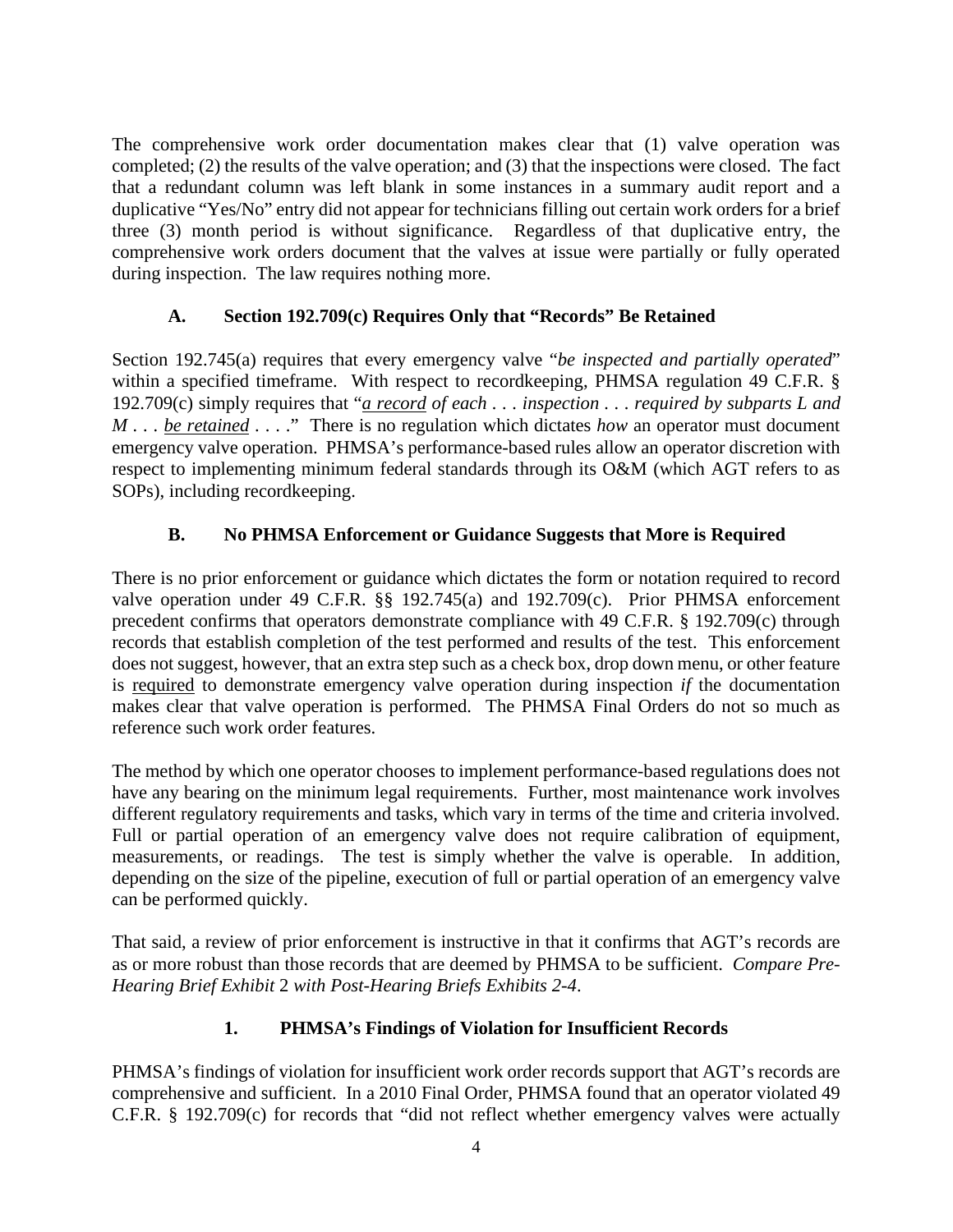operated" during the inspections and where the operator admitted errors or omissions when personnel were entering data into the recordkeeping system. *In re: Florida Gas Transmission Co, CPF 2-2008-1003 (Jul. 26, 2010)*. In 2011, PHMSA issued a Final Order finding a violation of 49 C.F.R. § 192.709(c) where an operator could not provide pressure transmitter work order records during an inspection. *In re: ONEOK Partners, L.P., CPF 3-2011-1007 (Dec. 14, 2011).<sup>5</sup>* PHMSA found that records produced after the inspection were insufficient because they failed to establish that the test at issue was conducted and the results of the test. *Id.* ("Because these records cannot establish that the test was indeed conducted and that the device was determined to be in working order, I cannot withdraw this violation.").

#### **2. PHMSA's Withdrawal of Alleged Violations for Sufficient Records**

 PHMSA's withdrawal of alleged violations for sufficient work order records further demonstrates that AGT's records are adequate and robust. In a 2012 Final Order, PHMSA withdrew an alleged violation of a corollary recordkeeping provision under Part 195 based upon submission of work order records of performance checks of a rectifier because the records demonstrated that the inspection was performed and the results of the inspection. *In re: Buckeye Partners, L.P., CPF 1- 2011-5003 (Jun. 15, 2012)* ("Buckeye also submitted work order records demonstrating that the rectifier was checked […] at the required intervals and was found to be operating normally on both occasions.").<sup>6</sup> In addition, PHMSA issued a Final Order in 2008 withdrawing four (4) alleged instances of violations of an operator's emergency valve inspection recordkeeping procedures that the valves were in fact operated; and (3) the work order status was listed as closed. *In re:*  CenterPoint Energy Gas Transmission, CPF 4-2005-1008 (Feb. 11, 2008).<sup>7</sup> By contrast, PHMSA upheld violations where an operator's work orders were not dated and/or did not indicate that the where work orders that were submitted to PHMSA after an inspection were (1) dated; (2) showed valve had been operated. *Id.* 

#### **C. AGT Valve Operation Work Order Documentation Satisfies PHMSA Regulations and Enforcement Precedent**

 As a matter of law and fact, AGT maintained contemporaneous records of partial or full valve operation of the one hundred and twenty-four (124) valves at issue through its work orders in compliance with the relevant regulations 49 C.F.R.  $\S$ § 192.745(a) and 192.709(c) and its

 <sup>5</sup>*See Post-Hearing Brief Exhibit 2, In re: ONEOK Partners, CPF 3-2011-1007 Emergency Valve Work Orders*. As compared to the ONEOK documentation, Enbridge's emergency valve work order documentation submitted to the record is much more extensive and includes more content which confirms that valve operation was performed and the results of that test (i.e., whether the valve could be operated or whether follow up work was required).

 <sup>6</sup>*See Post-Hearing Brief Exhibit 3, In re: Buckeye Partners, L.P., CPF 1-2011-5003 Rectifier Performance Check Work Orders*. As compared to the Buckeye documentation, Enbridge's emergency valve work order documentation submitted to the record is more comprehensive and includes additional details which confirm that valve operation was performed and the results of that test (i.e., whether the valve could be operated or whether follow up work was required).

required).<br><sup>7</sup> See Post-Hearing Brief Exhibit 4, CenterPoint Energy Gas Transmission, CPF 4-2005-1008 Emergency Valve Work *Orders*. As compared to the CenterPoint documentation, Enbridge's emergency valve work order documentation submitted to the record is more detailed and includes more entries that confirm that valve operation was performed and the results of that test (i.e., whether the valve could be operated or whether follow up work was required).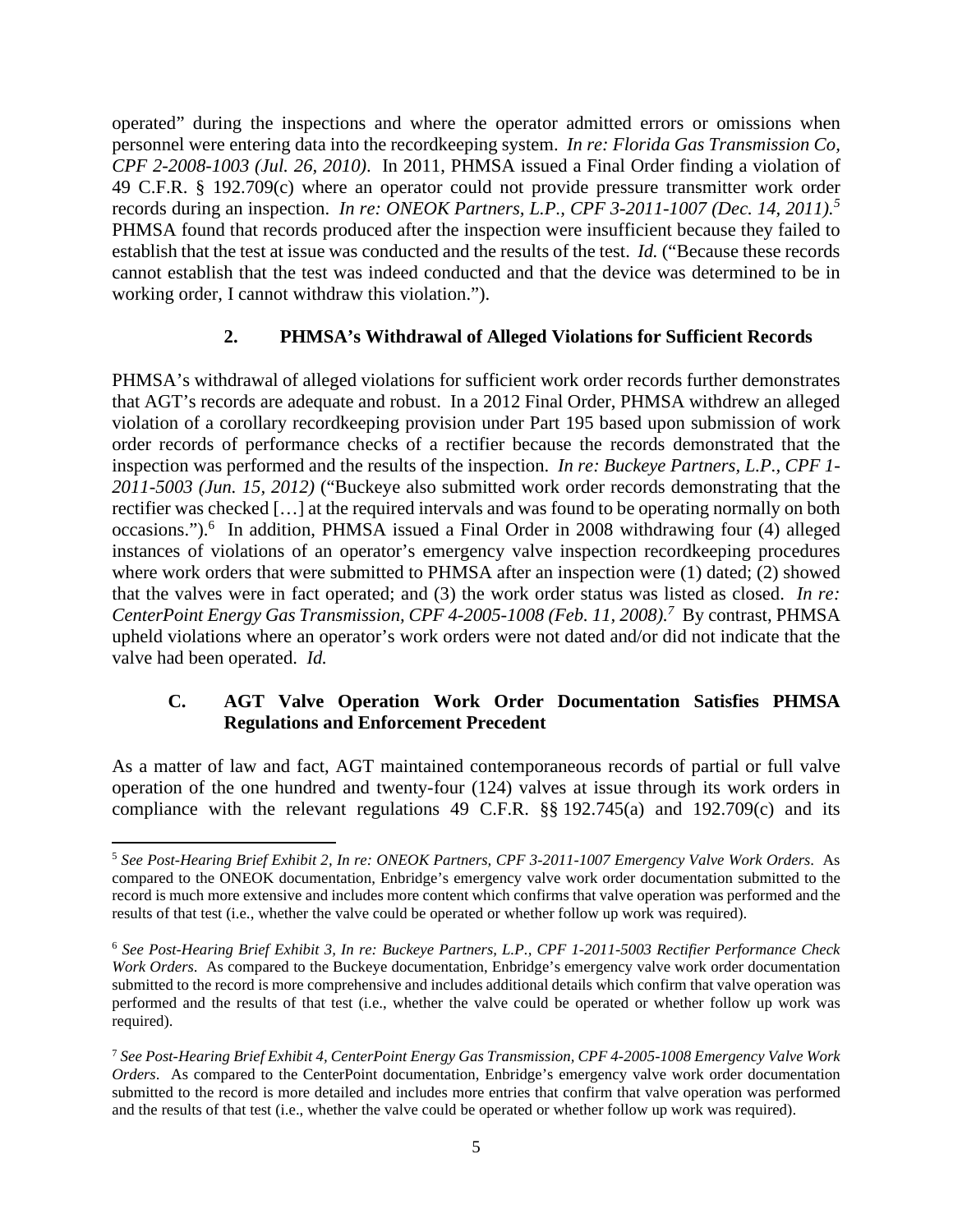procedures (SOP 5-5010). *Pre-Hearing Exhibit 5*. AGT procedures require full or partial operation of emergency valves and documentation of those inspections in its work management system. *Pre-Hearing Exhibit 1, SOP 5-5010*; *Pre-Hearing Exhibit 4, Affidavit of J. Curran.* AGT personnel are trained on those procedures which require that a technician perform all of the relevant work order tasks and enter a finish date prior to closing out a work order. *Id.* This is further confirmed by the affidavit provided by John Curran, a Pipeline Specialist II for AGT, that details the tasks involved in implementing the valve inspection, operation, and documentation pursuant to AGT SOP-5-5010, including many of the valves at issue which he inspected. Mr. Curran expressly noted that valves must be partially or fully operated in order to complete and close out the work order; otherwise follow-up work would be required and noted in the work order.

 AGT's emergency valve work order documentation contrasts with prior PHMSA enforcement above where the Agency found the operator's documentation to be insufficient. Further, AGT's work order documentation is in line with prior enforcement where PHMSA withdrew its alleged violations. Specifically, AGT's work order documentation makes clear that the test of valve operation was performed and the results of that test as follows:

- operation was performed and the results of that test as follows:<br>1. Valve operation was performed The work order details outline relevant tasks that are expressly associated with valve operation (i.e., Task 0900 *Verify valve operation*, Task  0100 *Note any operation difficulty*, and Task 0110 *Return to Service*). In particular, Task 0900 requires notation in a separate work log tab and follow-up if a valve cannot be operated, and Task 0100 requires notation of any difficulty opening and closing the valve. operated, and Task 0100 requires notation of any difficulty opening and closing the valve.<br>In addition, Task 0140 includes a "Yes/No" entry to indicate whether follow up is required (i.e., a valve cannot be operated) and the date.
	- 2. Completion of the valve operation and results of the test The work order details include above, there are several places where a technician is required to note where he is unable to a "Yes/No" entry. A "Yes" indicates that the valve has been operated, and a "No" indicates that follow-up work is required for the valve. Finally, as discussed above, a technician is trained to enter a "finish date" and close out the work order *only* when all of the listed tasks a "start date" and "finish date" as well the duration of the test ("time reported"). As noted operate a valve (Task 0900, Task 0100, and Task 0140). In particular Task 0140 includes have been performed.

 In sum, AGT's comprehensive work order documentation clearly reflects that valve operation was performed, the inspection and operation of the valve was completed, and the results of the valve operation. The law requires nothing more, nor does prior enforcement or Agency guidance. As such, PHMSA has not met its burden of proof.

# **IV. PHMSA Must Provide Fair Notice and Allow for Due Process**

 Administrative agencies, including PHMSA, must comply with fair notice and due process requirements of the Administrative Procedure Act, 5 U.S.C. § 554, and the U.S. Constitution, U.S. Const. amend. V. Fair notice dictates that an administrative agency "*state with ascertainable certainty what is meant by the standards [it] has promulgated*." ExxonMobil Pipeline Co. v. U.S. OSHA, 528 F.2d 645, 649 (5th Cir. 1976)). Further, the Department of Transportation's (DOT) Dep't of Transp*.*, 867 F.3d 564 (5th Cir. 2017) (emphasis added) (citing Diamond Roofing Co. v.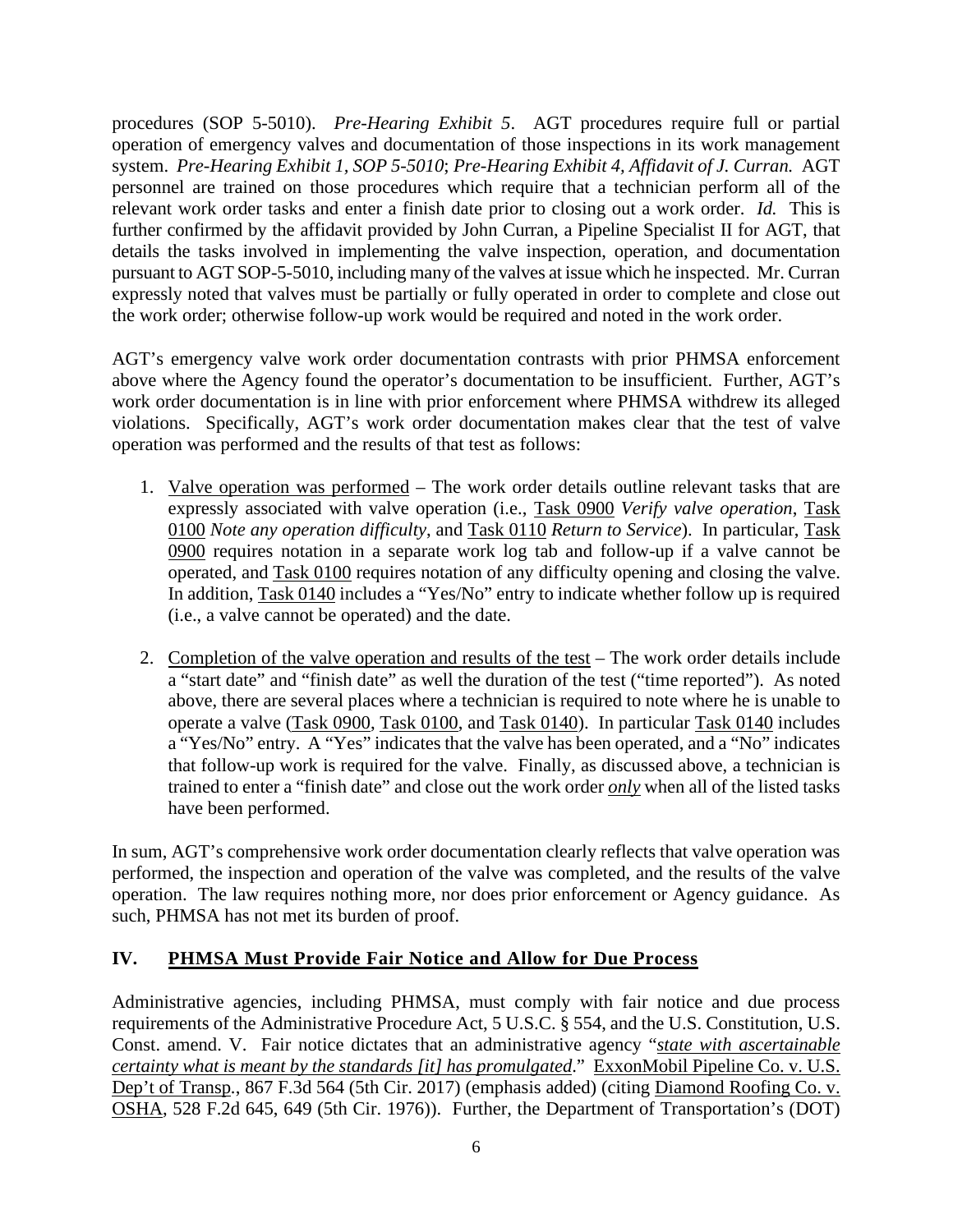Office of Chief Counsel recently codified its policy memorandum directing its modal agencies, including PHMSA, to "*ensure that the <u>law is interpreted and applied according to its text</u>" and*  includes "*a reasonable interpretation of the law about which the public has received fair notice and should be made with regard for fairness*." *49 C.F.R. Part 5* (emphasis added) (codifying *DOT Memo, Procedural Requirements for DOT Enforcement Actions (Feb. 15, 2019)*).

 PHMSA has established performance-based recordkeeping requirements for which the plain language is clear: *records of the test must "be retained*." *49 C.F.R. § 192.709(c)*. There is no enforcement or guidance which suggests that an additional step, form, notation or technology is required to document emergency valve operation *if* the documentation makes clear that valve operation is performed. If PHMSA is now going to require additional duplicative verification of valve operation or other maintenance tests, the Agency must provide AGT and the regulated community with notice and an opportunity to comment through the rulemaking process. As the Supreme Court explained:

 *It is one thing to expect regulated parties to conform their conduct to an agency's interpretations once the agency announces them; it is quite another to require regulated parties to divine the agency's interpretations in advance or else be held liable when the agency announces its interpretations for the first time in an enforcement proceeding and*  demand deference.

*demand deference.*<br>Christopher v. SmithKline Beecham Corp., 567 U.S. 142, 158-59 (2012).

 For PHMSA to find that more is required beyond the plain language of 49 C.F.R. § 192.709(c) would violate the Agency's obligation to provide fair notice and due process.

#### **IV. Proposed Civil Penalty Should be Withdrawn**

 penalty should be withdrawn. In the event that NOPV Item 2 is not withdrawn, the proposed civil Because AGT complied with Section 192.709(c), NOPV Item 2 and the associated proposed civil penalty should still be withdrawn or at a minimum significantly reduced.

 This alleged recordkeeping violation is simply a database issue, not a gap in documentation recording an inspection. Further, AGT self-identified the database issue and addressed it in 2016, over three (3) years ago and two (2) years prior to PHMSA's inspection in 2018. If issued at all, the allegation would have been more appropriately issued as a warning item pursuant to PHMSA's internal enforcement procedures. *PHMSA Pipeline Safety Enforcement Procedures, Sec. 3.1.2.1, p. 5 (Apr. 27, 2018)* (advising that a warning item is appropriate when the circumstances do not warrant a proposed civil penalty or proposed compliance order and "is generally used for lower risk items"); *see also PHMSA NOPV, In re: North Slope Borough Public Works, CPF 5-2019- 0002 (Jan. 15, 2019)* (treating Item 9, an alleged violation of 49 C.F.R. § 192.709(c), as a warning item with no penalty so long as the operator "promptly correct[ed] the[] issue(s)").

 Further, the proposed civil penalty of \$47,700 does not accurately reflect the statutory and regulatory penalty assessment criteria. *49 U.S.C. § 60122(b)* (outlining civil statutory penalty factors); *49 C.F.R. § 190.225* (detailing civil penalty assessment considerations). In particular, the following factors are not accurately applied in the Agency's proposed civil penalty worksheet: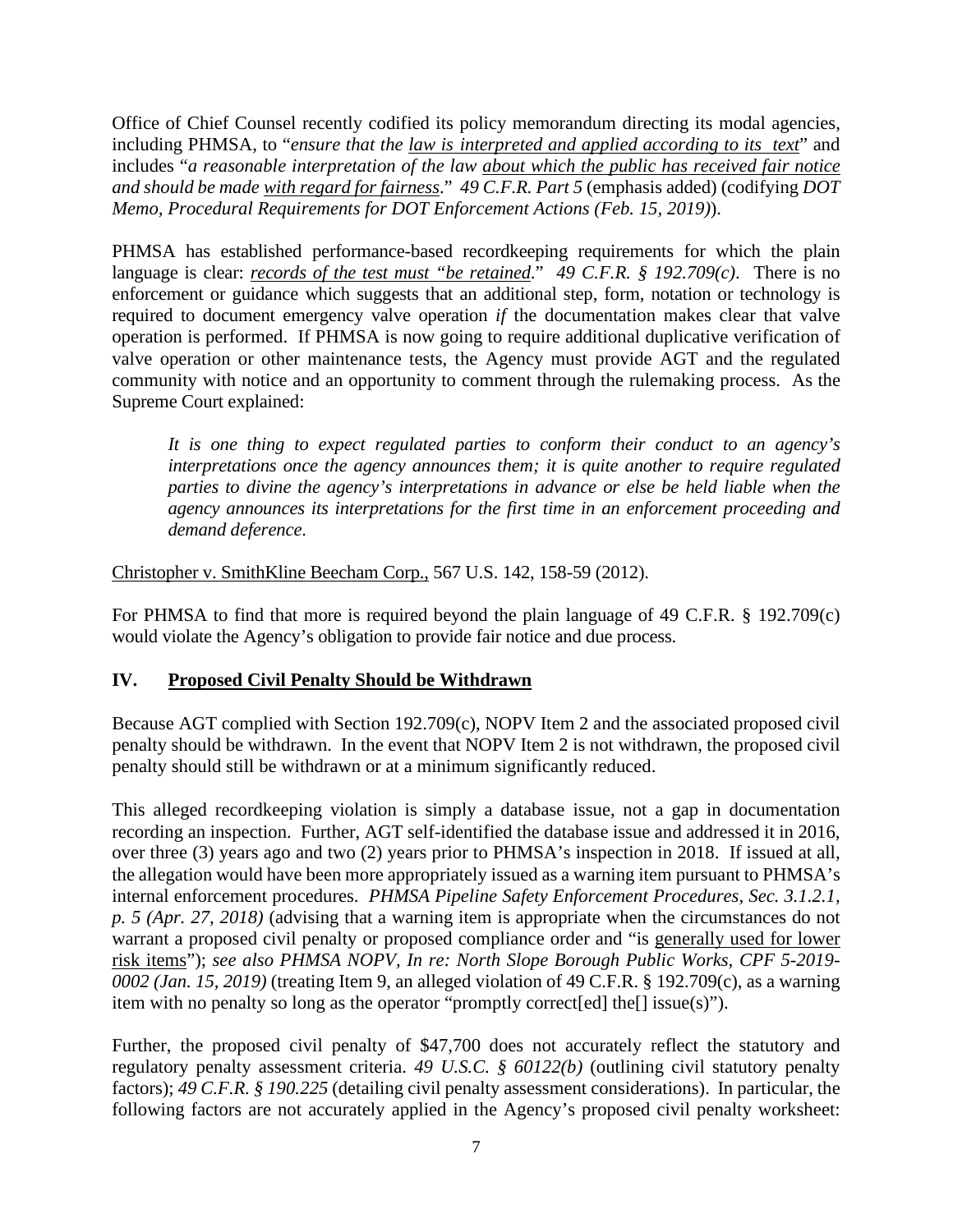circumstances, gravity (the potential number of violations is less than half of what was alleged), culpability, good faith, and "other matters as justice requires." The penalty amount should have been zero for certain factors and/or PHMSA should have applied appropriate penalty mitigation. PHMSA did not discover the issue – it was discovered and addressed by AGT long before the inspection. In addition, AGT had a reasonable justification for the inadvertent database issue based on the redundancy of valve operation information in its work orders.

#### **V. Conclusion and Request for Relief**

 PHMSA bears the burden of proving by a preponderance of the evidence all elements of a proposed violation in an enforcement proceeding. PHMSA has not met its burden of proof with respect to NOPV Item 2. AGT has provided detailed work orders that directly contradict the Agency's allegations. The content in these work orders fully document that the test of partial or full valve operation was performed and the results of that test.

 PHMSA has not established that AGT's documentation is out of compliance with 49 C.F.R. § 192.709(c). Rather, the enforcement that the Agency cites supports the sufficiency of AGT's documentation. For the reasons identified in this Post-Hearing Brief and in the record, and for other reasons as justice may require, AGT respectfully requests that PHMSA withdraw NOPV Item 2 and the proposed civil penalty of \$47,700.

Respectfully submitted,

am look \_\_\_\_\_\_\_\_\_\_\_\_\_\_\_\_\_\_\_\_\_\_\_\_\_

 TROUTMAN SANDERS LLP Annie Cook, Esq. Counsel for Algonquin Gas Transmission, L.L.C. Catherine D. Little, Esq. 600 Peachtree Street NE, Suite 3000 Atlanta, Georgia 30308 (404) 885 3056

 ALGONQUIN GAS TRANSMISSION Karen Stallings, Esq. Associate General Counsel Enbridge 5400 Westheimer Court Houston, Texas 77056 (713) 627-4817

Date: February 10, 2020